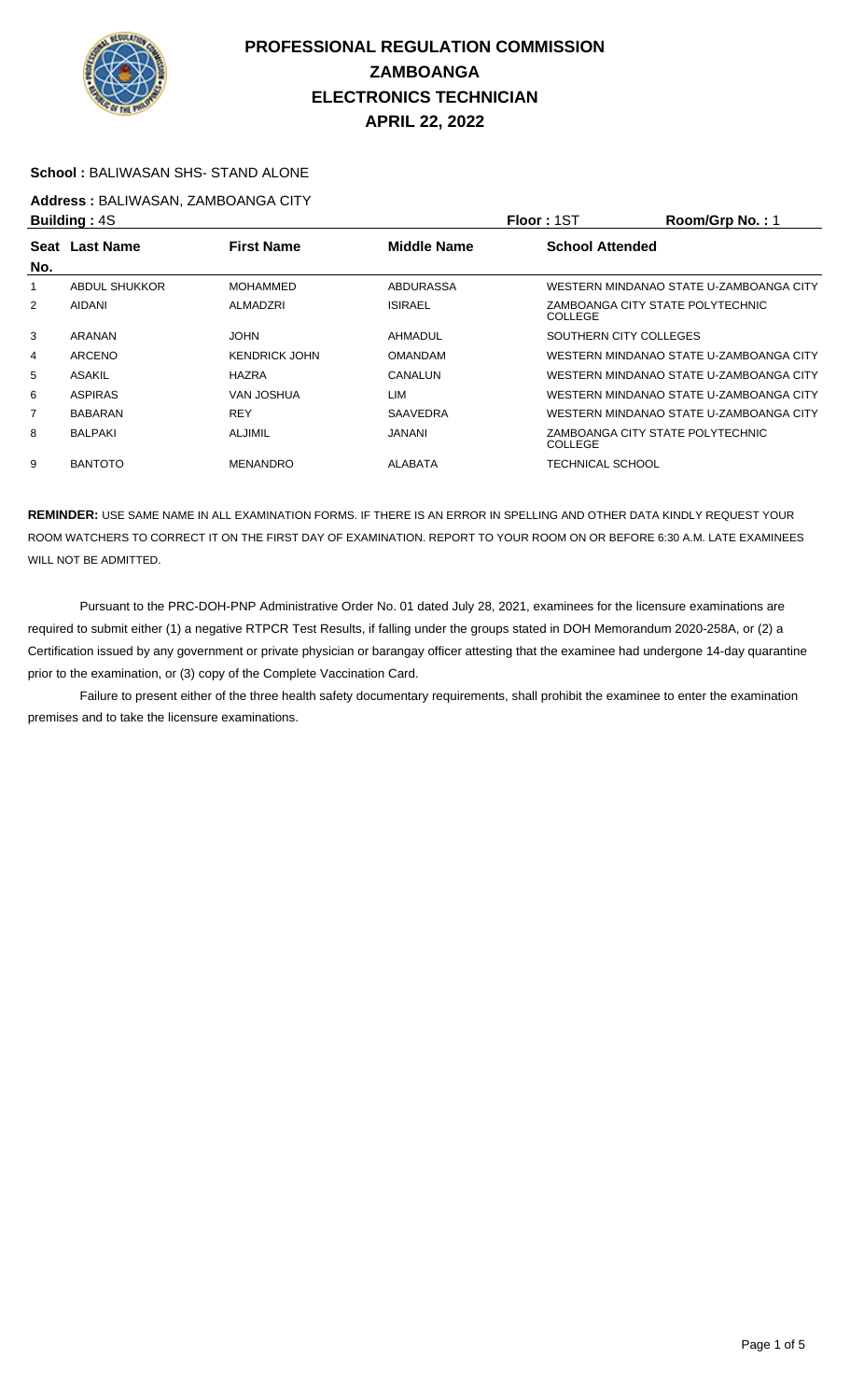

#### **School :** BALIWASAN SHS- STAND ALONE

**Address :** BALIWASAN, ZAMBOANGA CITY

| <b>Building: 4S</b> |                                                             |                          |                        | Floor: 1ST | Room/Grp No.: 2                         |
|---------------------|-------------------------------------------------------------|--------------------------|------------------------|------------|-----------------------------------------|
| Seat                | <b>Middle Name</b><br><b>Last Name</b><br><b>First Name</b> |                          | <b>School Attended</b> |            |                                         |
| No.                 |                                                             |                          |                        |            |                                         |
|                     | <b>BASANAL</b>                                              | <b>DIANE MAE</b>         | <b>GALLO</b>           |            | WESTERN MINDANAO STATE U-ZAMBOANGA CITY |
| 2                   | <b>CARACENA</b>                                             | <b>DESIREE TERESA</b>    | <b>TALIBONG</b>        |            | WESTERN MINDANAO STATE U-ZAMBOANGA CITY |
| 3                   | <b>CATIGARA</b>                                             | <b>JOVEL</b>             | VISTAL                 | DAVAO CITY | UNIVERSITY OF SOUTHEASTERN PHILIPPINES- |
| $\overline{4}$      | <b>CATIMBANG</b>                                            | <b>JOVY</b>              | <b>FERNANDEZ</b>       | COLLEGE    | ZAMBOANGA CITY STATE POLYTECHNIC        |
| 5                   | <b>CUBALAN</b>                                              | <b>DENSELLE LORRAINE</b> | <b>ANTONIO</b>         |            | WESTERN MINDANAO STATE U-ZAMBOANGA CITY |
| 6                   | <b>DELOS REYES</b>                                          | <b>MARK CHRISTIAN</b>    | <b>TRUPA</b>           |            | WESTERN MINDANAO STATE U-ZAMBOANGA CITY |
| 7                   | <b>DINAGA</b>                                               | JUDY                     | <b>FLORES</b>          |            | WESTERN MINDANAO STATE U-ZAMBOANGA CITY |
| 8                   | <b>ESCOBAL</b>                                              | <b>MAURICE LACROIX</b>   | <b>ESCORIAL</b>        | COLLEGE    | ZAMBOANGA CITY STATE POLYTECHNIC        |
| 9                   | <b>GERUNDIO</b>                                             | <b>PRINCESS KATE</b>     |                        |            | WESTERN MINDANAO STATE U-ZAMBOANGA CITY |

**REMINDER:** USE SAME NAME IN ALL EXAMINATION FORMS. IF THERE IS AN ERROR IN SPELLING AND OTHER DATA KINDLY REQUEST YOUR ROOM WATCHERS TO CORRECT IT ON THE FIRST DAY OF EXAMINATION. REPORT TO YOUR ROOM ON OR BEFORE 6:30 A.M. LATE EXAMINEES WILL NOT BE ADMITTED.

 Pursuant to the PRC-DOH-PNP Administrative Order No. 01 dated July 28, 2021, examinees for the licensure examinations are required to submit either (1) a negative RTPCR Test Results, if falling under the groups stated in DOH Memorandum 2020-258A, or (2) a Certification issued by any government or private physician or barangay officer attesting that the examinee had undergone 14-day quarantine prior to the examination, or (3) copy of the Complete Vaccination Card.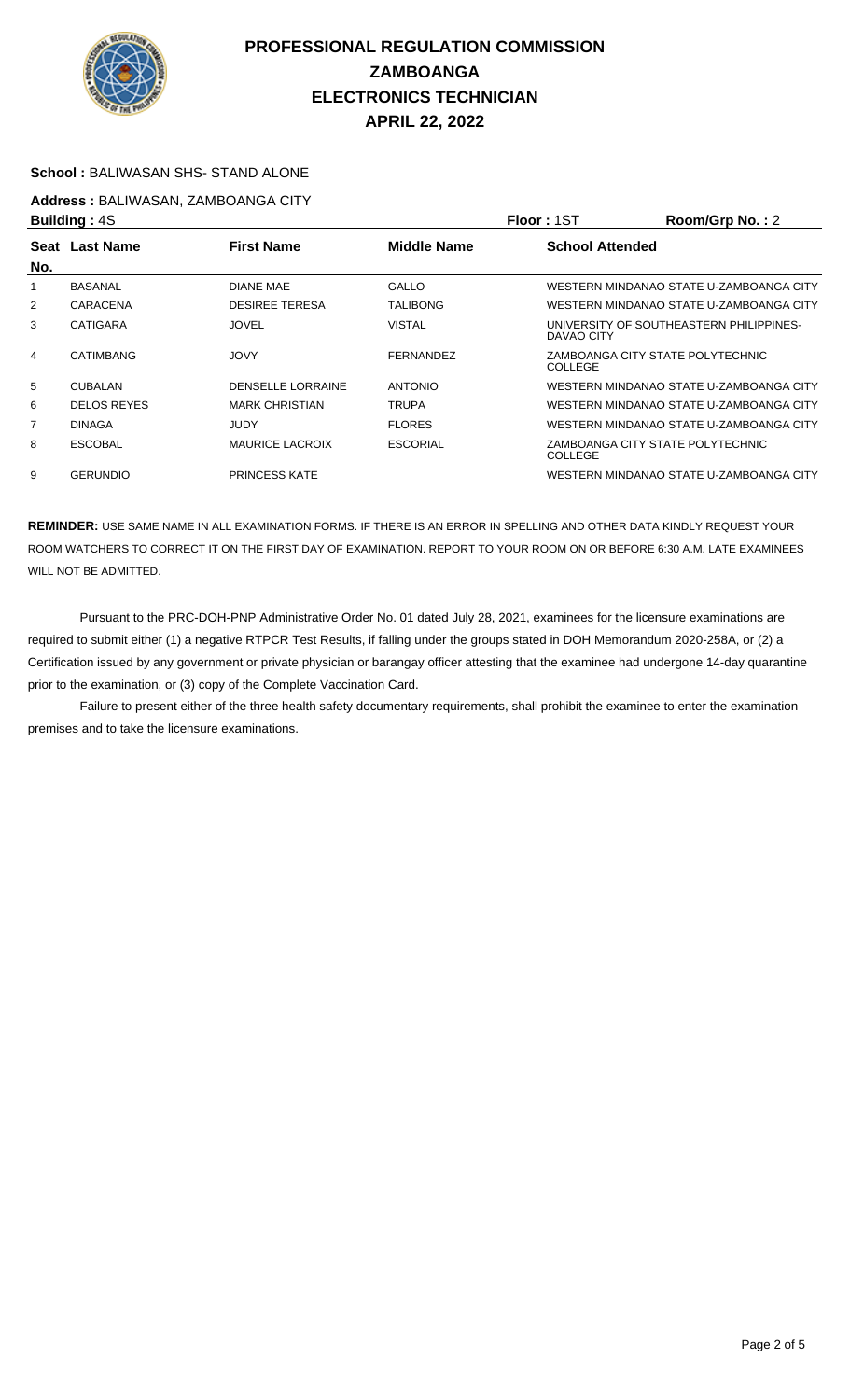

#### **School :** BALIWASAN SHS- STAND ALONE

**Address :** BALIWASAN, ZAMBOANGA CITY

| <b>Building: 4S</b> |                                                           |                         |                | Floor: 1ST             | Room/Grp No.: 3                         |  |
|---------------------|-----------------------------------------------------------|-------------------------|----------------|------------------------|-----------------------------------------|--|
|                     | Seat Last Name<br><b>First Name</b><br><b>Middle Name</b> |                         |                | <b>School Attended</b> |                                         |  |
| No.                 |                                                           |                         |                |                        |                                         |  |
| 1                   | <b>GIANAN</b>                                             | <b>JONAS RAYNAL</b>     | LEGASPI        |                        | WESTERN MINDANAO STATE U-ZAMBOANGA CITY |  |
| $\overline{2}$      | <b>HASINON</b>                                            | <b>ABDULWAHID</b>       | <b>BARAHIM</b> |                        | AMA COMPUTER COLLEGE-ZAMBOANGA CITY     |  |
| 3                   | KALI                                                      | <b>JUL-HABIR</b>        | <b>USMAN</b>   |                        | WESTERN MINDANAO STATE U-ZAMBOANGA CITY |  |
| 4                   | LAO                                                       | <b>NURRASHEEDA</b>      | <b>SALASIM</b> |                        | WESTERN MINDANAO STATE U-ZAMBOANGA CITY |  |
| 5                   | <b>MALANJI</b>                                            | <b>AZRI</b>             | <b>HANDANG</b> | <b>COLLEGE</b>         | ZAMBOANGA CITY STATE POLYTECHNIC        |  |
| 6                   | MALAZARTE                                                 | <b>KAZY</b>             | QUIJANO        |                        | WESTERN MINDANAO STATE U-ZAMBOANGA CITY |  |
| $\overline{7}$      | <b>MANGKABONG</b>                                         | SAUDI                   | <b>HANDANG</b> |                        | MINDANAO STATE UNIVERSITY-SDTC-JOLO     |  |
| 8                   | MEOT                                                      | <b>JIMMY JR</b>         | <b>BALITON</b> |                        | WESTERN MINDANAO STATE U-ZAMBOANGA CITY |  |
| 9                   | <b>MILITANTE</b>                                          | <b>EARL FHIL JOSEPH</b> | <b>SUATE</b>   |                        | UNIVERSIDAD DE ZAMBOANGA (for.ZAEC)     |  |

**REMINDER:** USE SAME NAME IN ALL EXAMINATION FORMS. IF THERE IS AN ERROR IN SPELLING AND OTHER DATA KINDLY REQUEST YOUR ROOM WATCHERS TO CORRECT IT ON THE FIRST DAY OF EXAMINATION. REPORT TO YOUR ROOM ON OR BEFORE 6:30 A.M. LATE EXAMINEES WILL NOT BE ADMITTED.

 Pursuant to the PRC-DOH-PNP Administrative Order No. 01 dated July 28, 2021, examinees for the licensure examinations are required to submit either (1) a negative RTPCR Test Results, if falling under the groups stated in DOH Memorandum 2020-258A, or (2) a Certification issued by any government or private physician or barangay officer attesting that the examinee had undergone 14-day quarantine prior to the examination, or (3) copy of the Complete Vaccination Card.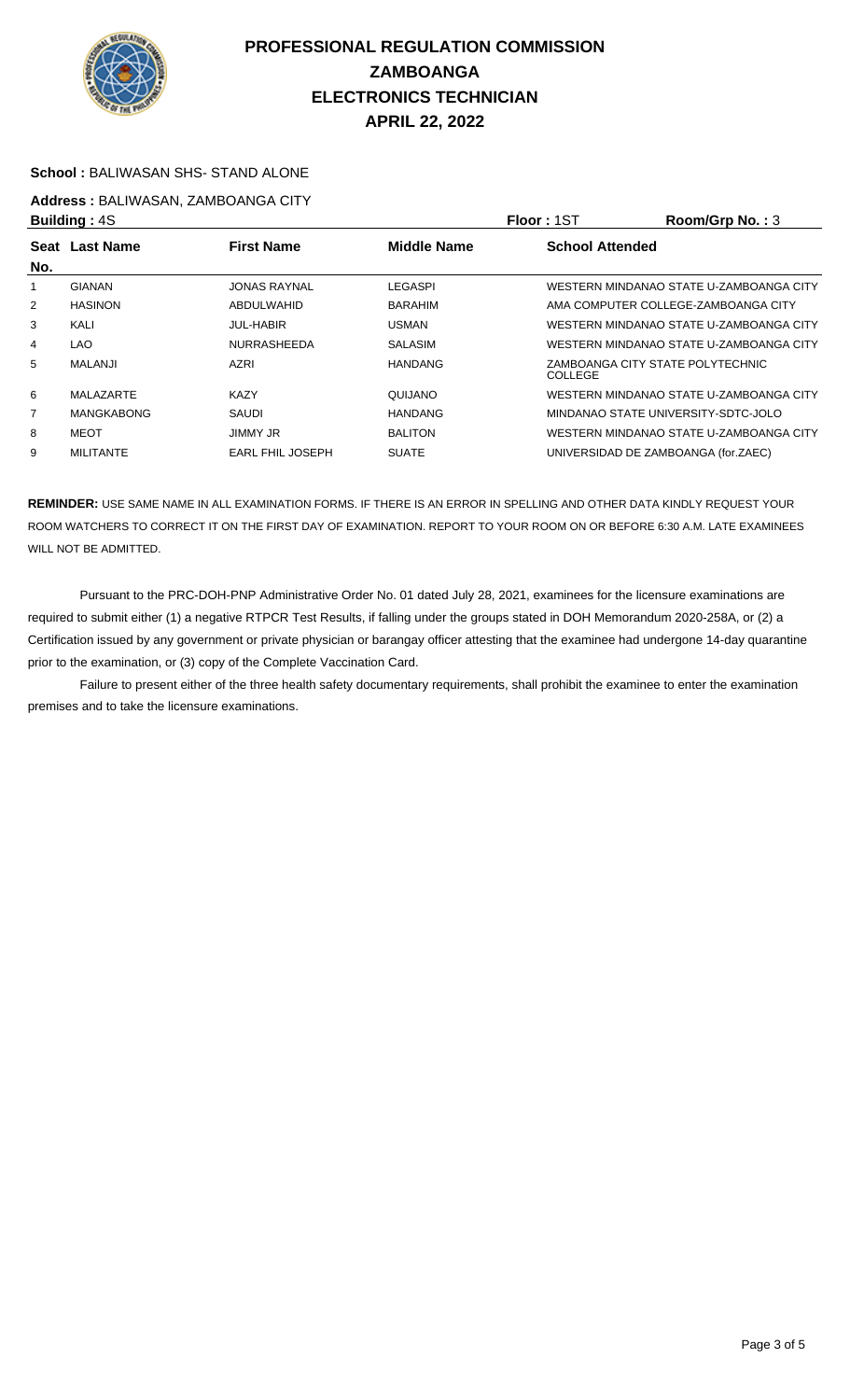

#### **School :** BALIWASAN SHS- STAND ALONE

**Address :** BALIWASAN, ZAMBOANGA CITY

| <b>Building: 4S</b> |                                                             |                     |                        | Floor: 1ST | Room/Grp No.: 4                         |
|---------------------|-------------------------------------------------------------|---------------------|------------------------|------------|-----------------------------------------|
| Seat                | <b>First Name</b><br><b>Middle Name</b><br><b>Last Name</b> |                     | <b>School Attended</b> |            |                                         |
| No.                 |                                                             |                     |                        |            |                                         |
|                     | <b>MONREAL</b>                                              | <b>MICHAEL ROIE</b> | SOLEDAD                |            | WESTERN MINDANAO STATE U-ZAMBOANGA CITY |
| 2                   | <b>NUGAS</b>                                                | <b>EUGENE</b>       | <b>MAINIT</b>          |            | AMA COMPUTER COLLEGE-ZAMBOANGA CITY     |
| 3                   | <b>PITOC</b>                                                | CAURELOU            | <b>SAGANG</b>          |            | WESTERN MINDANAO STATE U-ZAMBOANGA CITY |
| 4                   | RADI                                                        | AL-NIDZMAL          | <b>SAKKAM</b>          | COLLEGE    | ZAMBOANGA CITY STATE POLYTECHNIC        |
| 5                   | <b>RAMIREZ</b>                                              | <b>KENT VINCENT</b> | MAGSALAY               | COLLEGE    | ZAMBOANGA CITY STATE POLYTECHNIC        |
| 6                   | <b>REYES</b>                                                | <b>JAYSON</b>       | <b>APOLINARIO</b>      | COLLEGE    | ZAMBOANGA CITY STATE POLYTECHNIC        |
| $\overline{7}$      | <b>RODRIGUEZ</b>                                            | KIMBERLY JOY        | <b>RAMOS</b>           |            | WESTERN MINDANAO STATE U-ZAMBOANGA CITY |
| 8                   | <b>RUSTE</b>                                                | ALYSSA YVONNE       | PUNZALAN               |            | WESTERN MINDANAO STATE U-ZAMBOANGA CITY |
| 9                   | <b>SABAC</b>                                                | <b>DEVINE GRACE</b> | <b>JAMANDRON</b>       |            | WESTERN MINDANAO STATE U-ZAMBOANGA CITY |

**REMINDER:** USE SAME NAME IN ALL EXAMINATION FORMS. IF THERE IS AN ERROR IN SPELLING AND OTHER DATA KINDLY REQUEST YOUR ROOM WATCHERS TO CORRECT IT ON THE FIRST DAY OF EXAMINATION. REPORT TO YOUR ROOM ON OR BEFORE 6:30 A.M. LATE EXAMINEES WILL NOT BE ADMITTED.

 Pursuant to the PRC-DOH-PNP Administrative Order No. 01 dated July 28, 2021, examinees for the licensure examinations are required to submit either (1) a negative RTPCR Test Results, if falling under the groups stated in DOH Memorandum 2020-258A, or (2) a Certification issued by any government or private physician or barangay officer attesting that the examinee had undergone 14-day quarantine prior to the examination, or (3) copy of the Complete Vaccination Card.